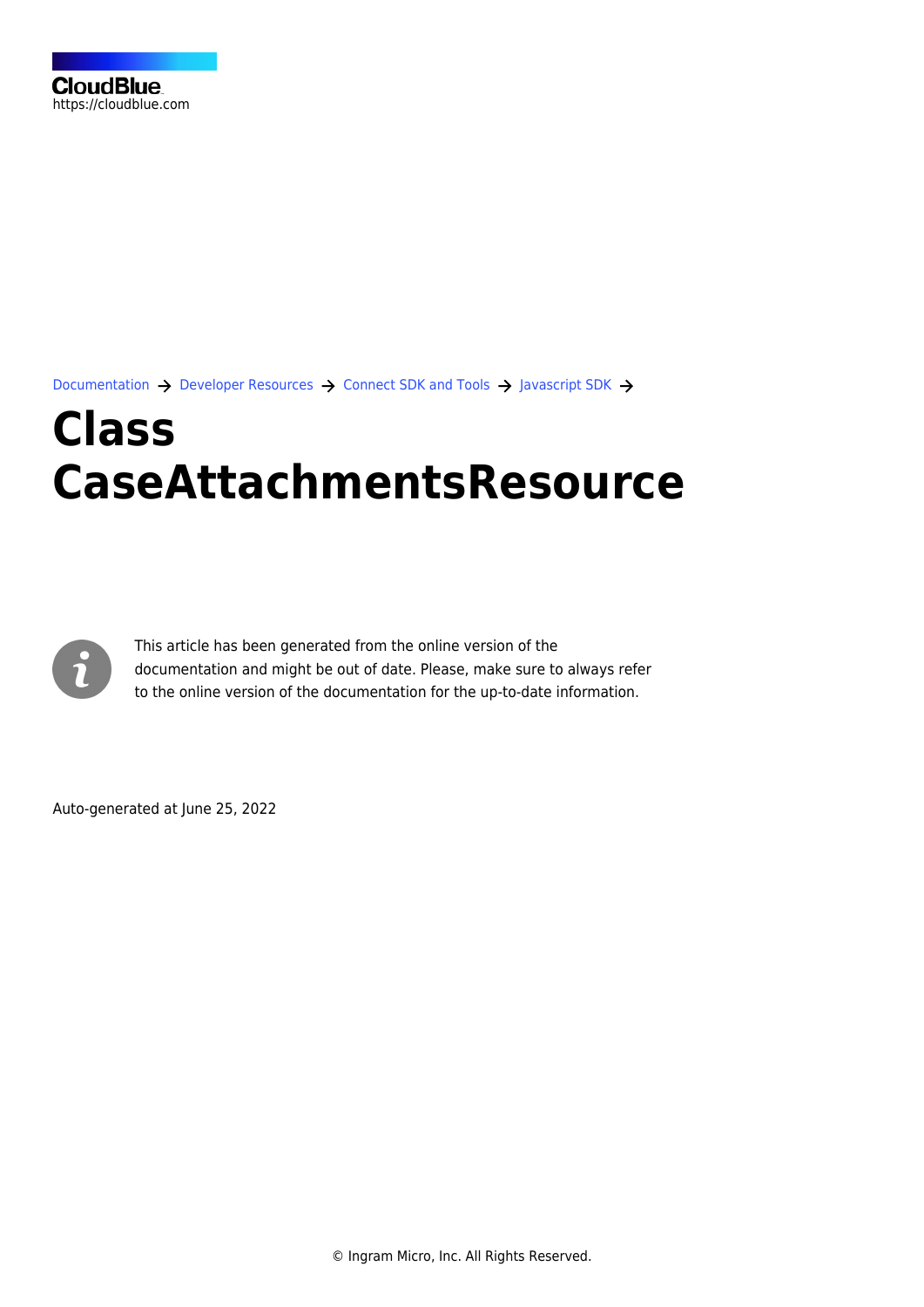# **CloudBlue**

# **Classes**

[CaseAttachmentsResource](#page-1-0) ⇐ GenericResource

The CaseAttachmentResources class provides methods to access the attachment objects for a case.

#### [CaseSettingsResource](#page-1-1) ⇐ GenericResource

The CaseSettingsResources class provides methods to access the setting objects for a case.

[CaseResource](#page-1-2) ⇐ GenericResource

The CaseResource class provides methods to access the case endpoint of the CloudBlue Connect API.

# <span id="page-1-0"></span>**CaseAttachmentsResource ⇐ GenericResource**

The CaseAttachmentResources class provides methods to access the attachment objects for a case.

**Kind**: global class **Extends**: GenericResource **Category**: Resources

### <span id="page-1-1"></span>**CaseSettingsResource ⇐ GenericResource**

The CaseSettingsResources class provides methods to access the setting objects for a case.

**Kind**: global class **Extends**: GenericResource **Category**: Resources

# <span id="page-1-2"></span>**CaseResource ⇐ GenericResource**

The CaseResource class provides methods to access the case endpoint of the CloudBlue Connect API. **Kind**: global class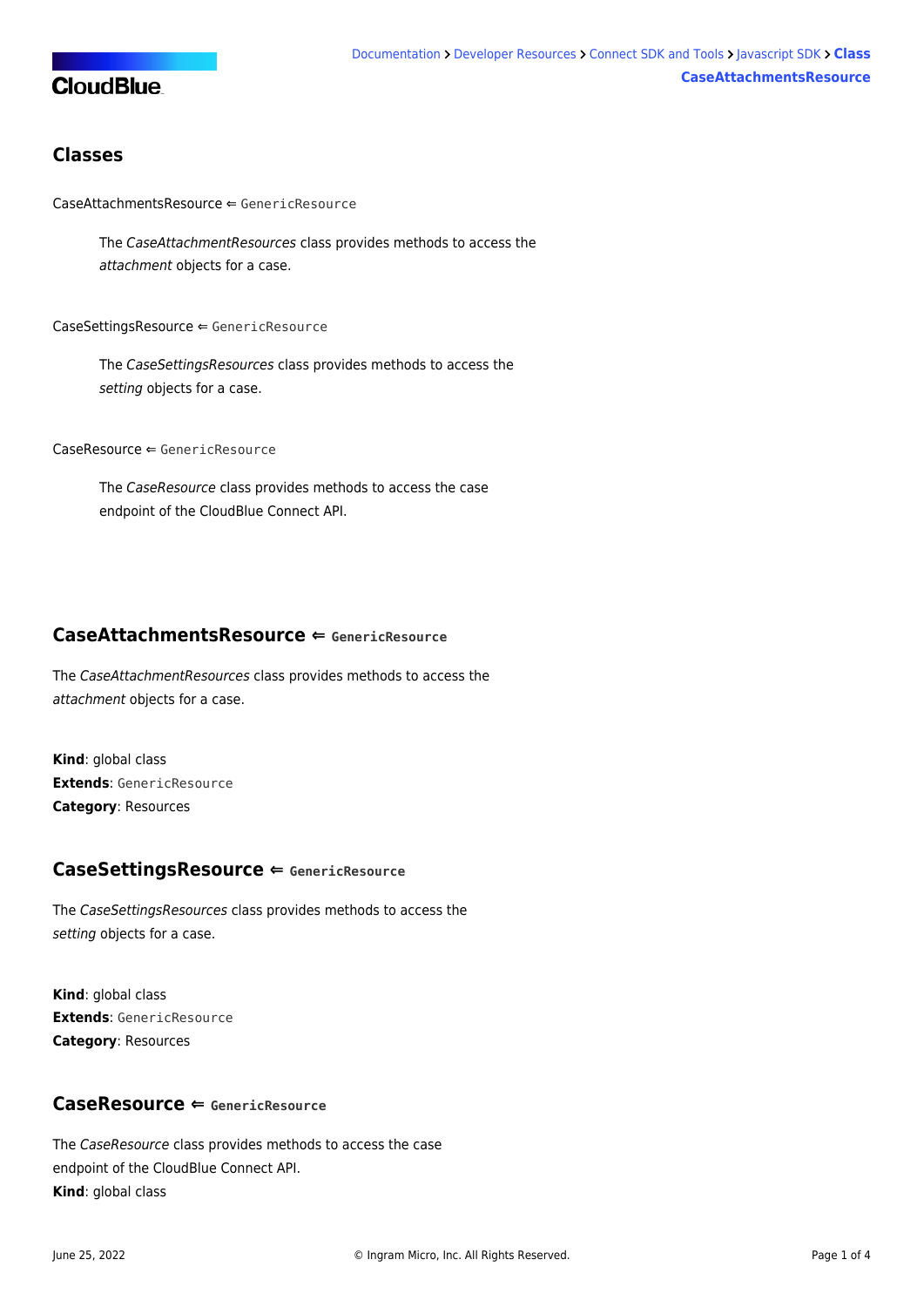

**Extends**: GenericResource **Category**: Resources

- [CaseResource](#page-1-2) ⇐ GenericResource
	- o [new CaseResource\(client\)](#page-2-0)
	- [.attachments\(id\)](#page-2-1) ⇒ [CaseAttachmentsResource](#page-1-0)
	- [.settings\(id\)](#page-2-2) ⇒ [CaseSettingsResource](#page-1-1)
	- [.pend\(id\)](#page-3-0) ⇒ CaseCommentsResource
	- [.inquire\(id\)](#page-3-1) ⇒ CaseCommentsResource
	- [.resolve\(id\)](#page-3-2) ⇒ CaseCommentsResource
	- [.close\(id, rating, feedback\)](#page-3-3) ⇒ CaseCommentsResource

### <span id="page-2-0"></span>**new CaseResource(client)**

Creates a new instance of the CaseResource class.

**Returns**: [CaseResource](#page-1-2) – An instance of the CaseResource class.

<span id="page-2-1"></span>

| Param  | Type          | <b>Description</b>                      |
|--------|---------------|-----------------------------------------|
| client | ConnectClient | An instance of the ConnectClient class. |

#### **caseResource.attachments(id) ⇒ [CaseAttachmentsResource](#page-1-0)**

Returns an instance of the CaseAttachmentsResource for a Case.

**Kind**: instance method of [CaseResource](#page-1-2)

**Returns**: [CaseAttachmentsResource](#page-1-0) – An instance of the CaseAttachmentsResource for the case.

<span id="page-2-2"></span>

|    | Param | Type   |                                    | <b>Description</b> |
|----|-------|--------|------------------------------------|--------------------|
| id |       | string | The unique identifier of the Case. |                    |

#### **caseResource.settings(id) ⇒ [CaseSettingsResource](#page-1-1)**

Returns an instance of the CaseSettinsResource for a Case.

**Kind**: instance method of [CaseResource](#page-1-2)

**Returns**: [CaseSettingsResource](#page-1-1) – An instance of the CaseSettingsResource for the case.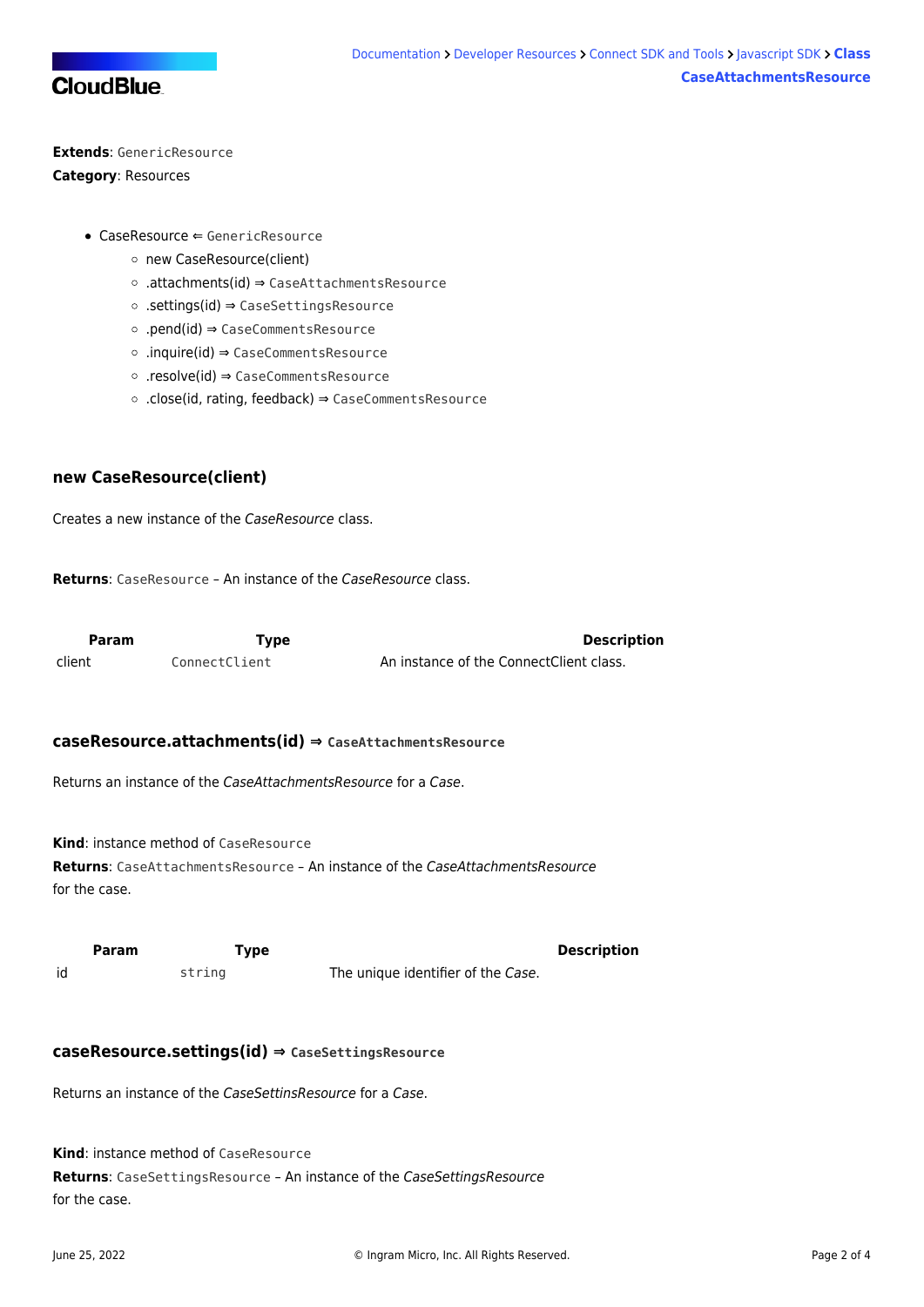

<span id="page-3-3"></span><span id="page-3-2"></span><span id="page-3-1"></span><span id="page-3-0"></span>

| id                                                                                                                                | Param                       | <b>Type</b><br>string                        | The unique identifier of the Case.                                      | <b>Description</b> |  |  |  |
|-----------------------------------------------------------------------------------------------------------------------------------|-----------------------------|----------------------------------------------|-------------------------------------------------------------------------|--------------------|--|--|--|
| $caseResource.pend(id) \Rightarrow$ CaseCommentsResource                                                                          |                             |                                              |                                                                         |                    |  |  |  |
| Set Case to pend status.                                                                                                          |                             |                                              |                                                                         |                    |  |  |  |
|                                                                                                                                   | for the case.               | <b>Kind:</b> instance method of CaseResource | Returns: CaseCommentsResource - An instance of the CaseCommentsResource |                    |  |  |  |
| id                                                                                                                                | Param                       | <b>Type</b><br>string                        | The unique identifier of the Case.                                      | <b>Description</b> |  |  |  |
| $caseResource.inquire(id) \Rightarrow$ CaseCommentsResource<br>Set Case to inquire status.                                        |                             |                                              |                                                                         |                    |  |  |  |
| Kind: instance method of CaseResource<br>Returns: CaseCommentsResource - An instance of the CaseCommentsResource<br>for the case. |                             |                                              |                                                                         |                    |  |  |  |
| id                                                                                                                                | Param                       | <b>Type</b><br>string                        | The unique identifier of the Case.                                      | <b>Description</b> |  |  |  |
| $caseResource.read) \Rightarrow$ CaseCommentsResource                                                                             |                             |                                              |                                                                         |                    |  |  |  |
|                                                                                                                                   | Set Case to resolve status. |                                              |                                                                         |                    |  |  |  |
|                                                                                                                                   | for the case.               | <b>Kind:</b> instance method of CaseResource | Returns: CaseCommentsResource - An instance of the CaseCommentsResource |                    |  |  |  |
| id                                                                                                                                | Param                       | <b>Type</b><br>string                        | The unique identifier of the Case.                                      | <b>Description</b> |  |  |  |